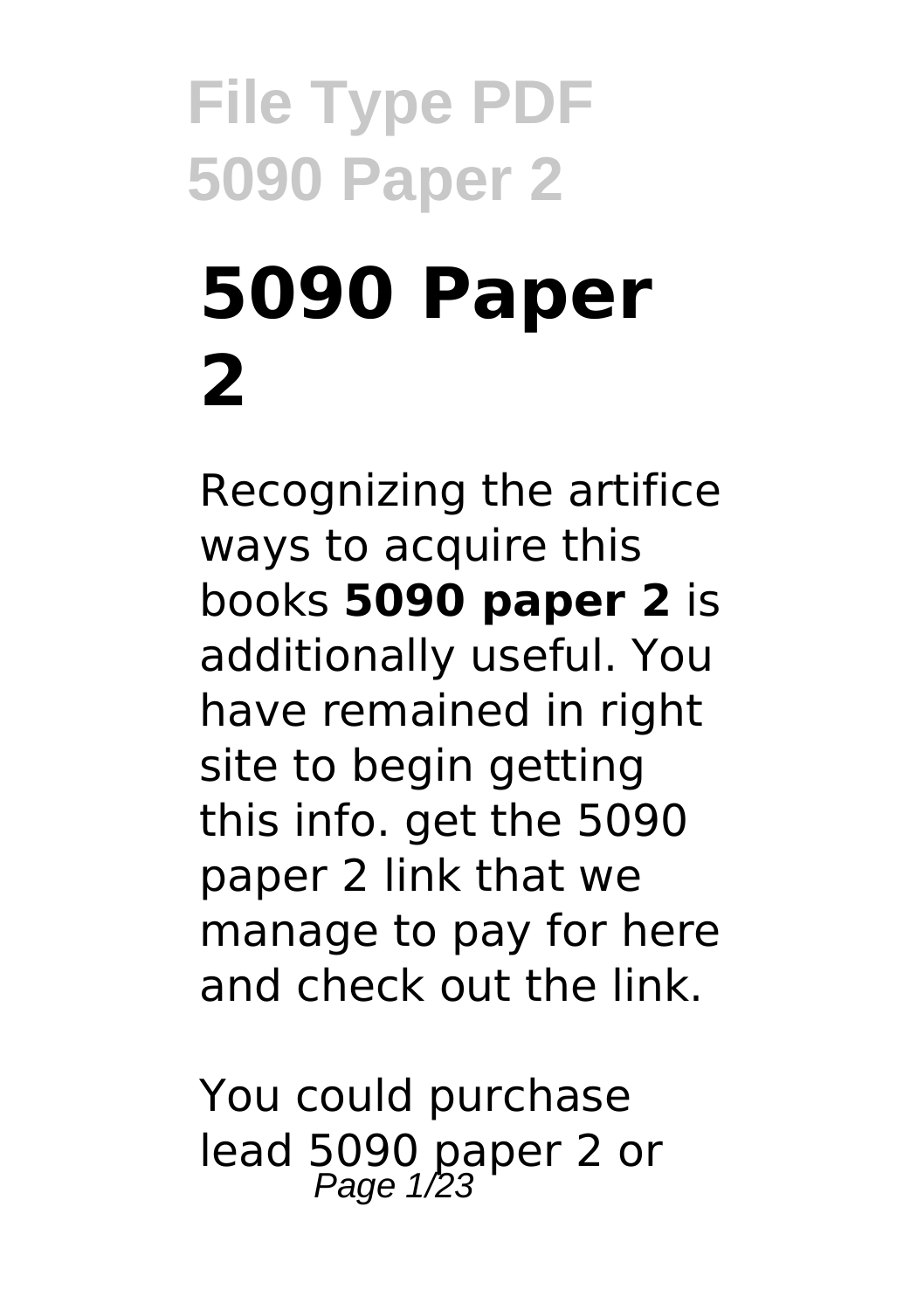acquire it as soon as feasible. You could speedily download this 5090 paper 2 after getting deal. So, in imitation of you require the book swiftly, you can straight acquire it. It's appropriately very easy and appropriately fats, isn't it? You have to favor to in this impression

The time frame a book is available as a free download is shown on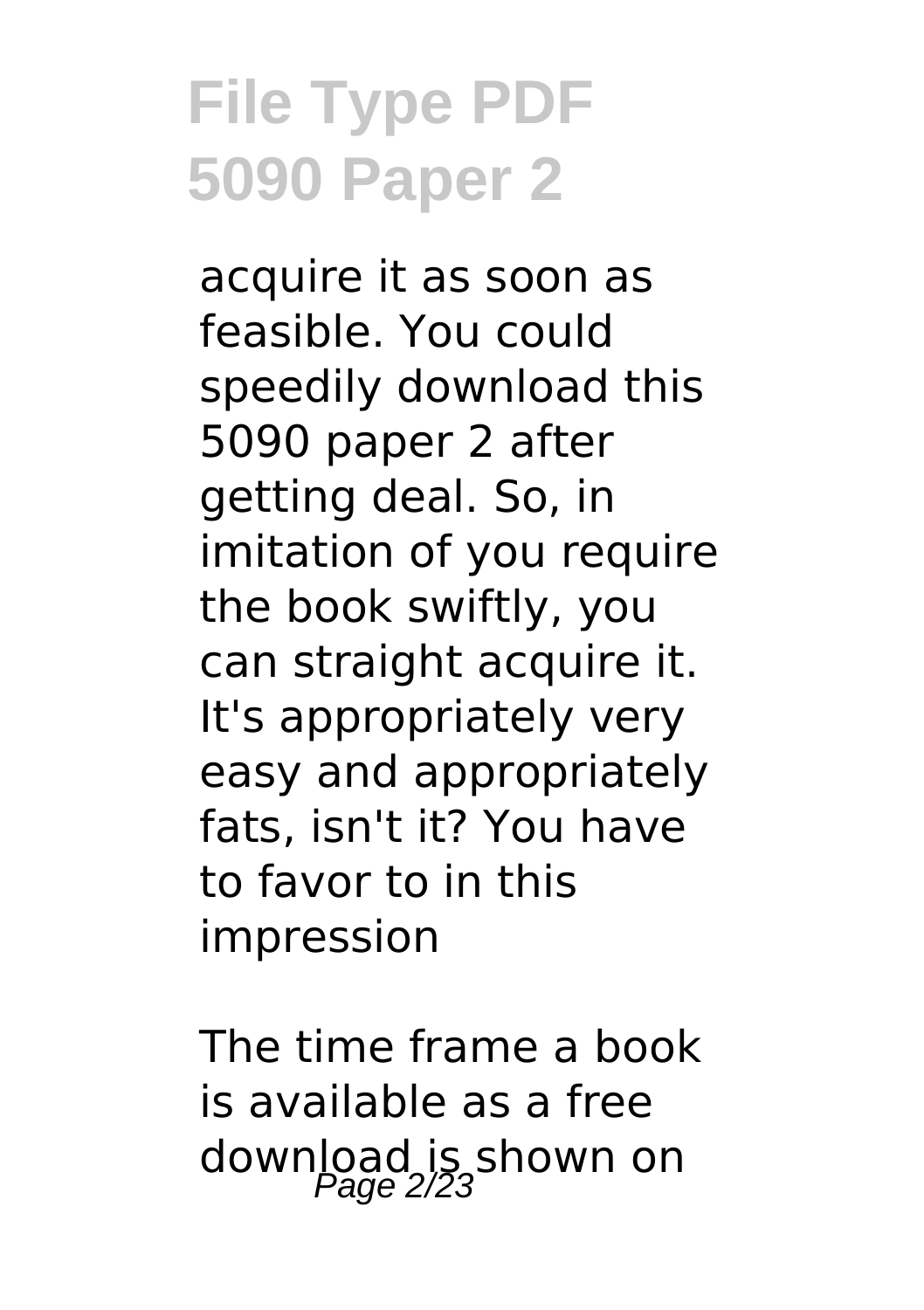each download page, as well as a full description of the book and sometimes a link to the author's website.

#### **5090 Paper 2**

O Level Biology 5090 Past Papers About O Level Biology Syllabus With an emphasis on human biology, the Cambridge O Level Biology syllabus enables learners to understand the technological world in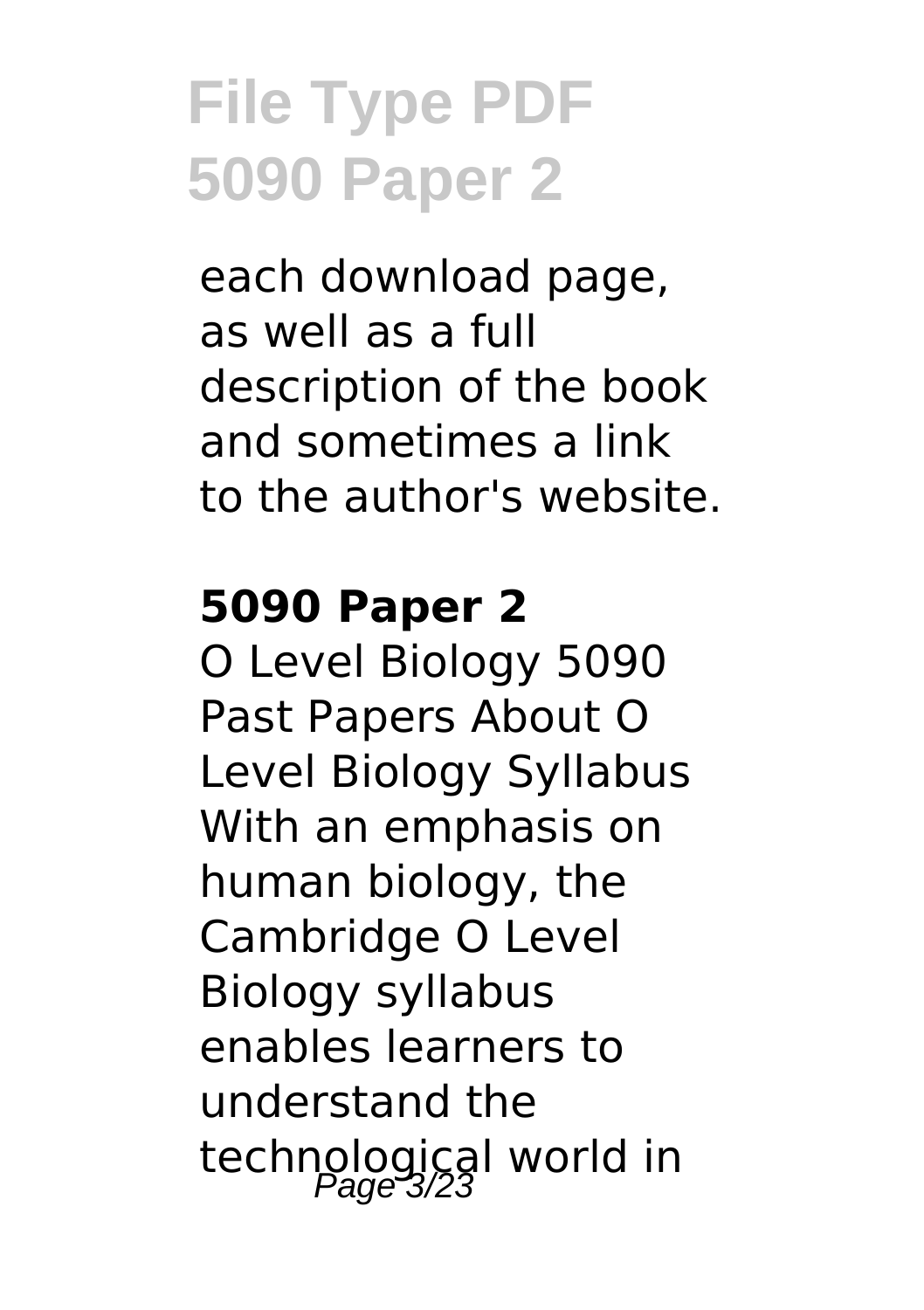which they live, and take an informed interest in science and scientific developments. Learners gain an understanding of the basic principles of biology through […]

**O Level Biology 5090 Past Papers March, May & November ...** BIOLOGY 5090/22 Paper 2 Theory October/November 2018  $1$  hour 45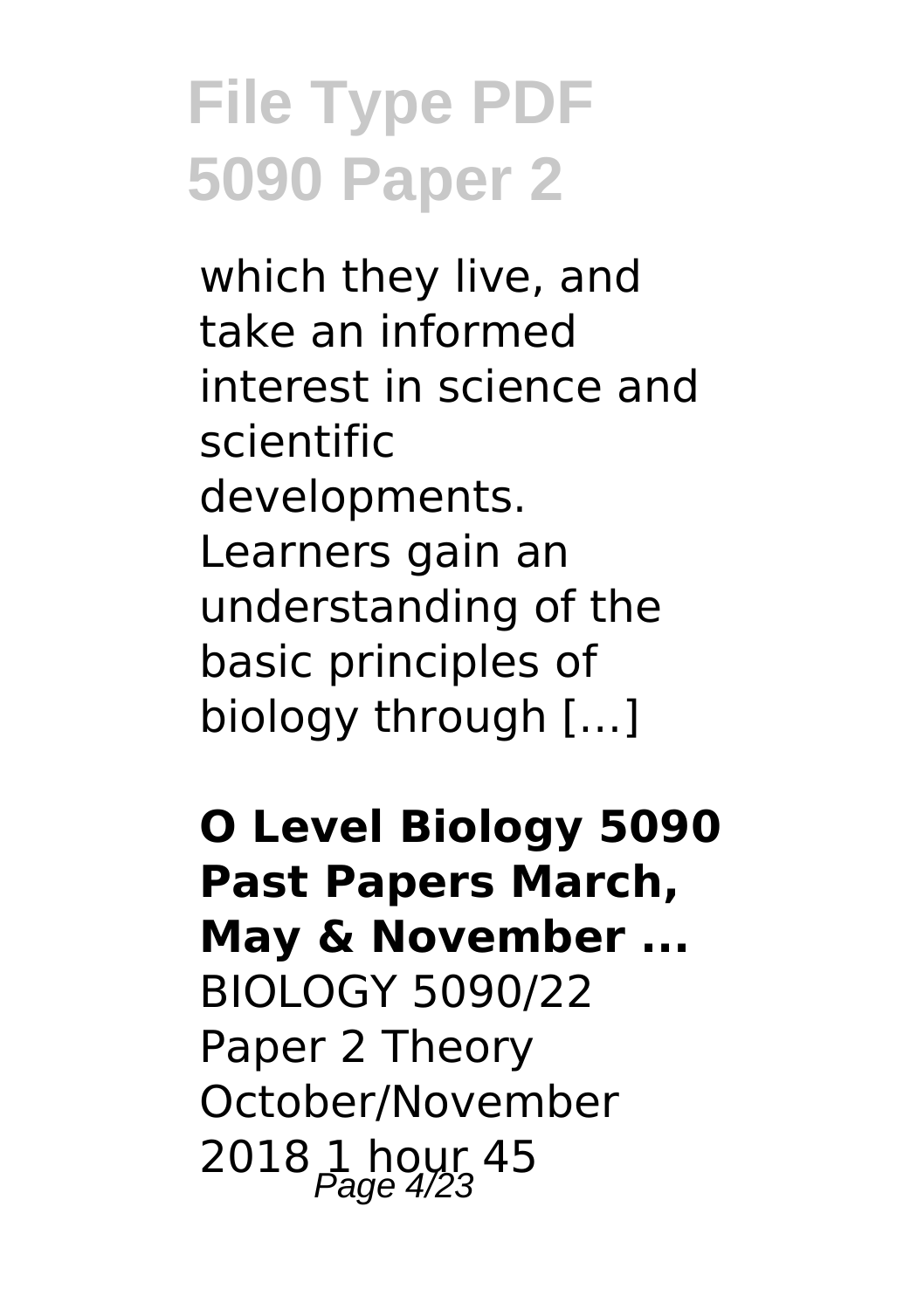minutes Candidates answer on the Question Paper. No Additional Materials are required. READ THESE INSTRUCTIONS FIRST Write your Centre number, candidate number and name on all the work you hand in. Write in dark blue or black pen. You may use an HB pencil for any diagrams or graphs.

# **Cambridge**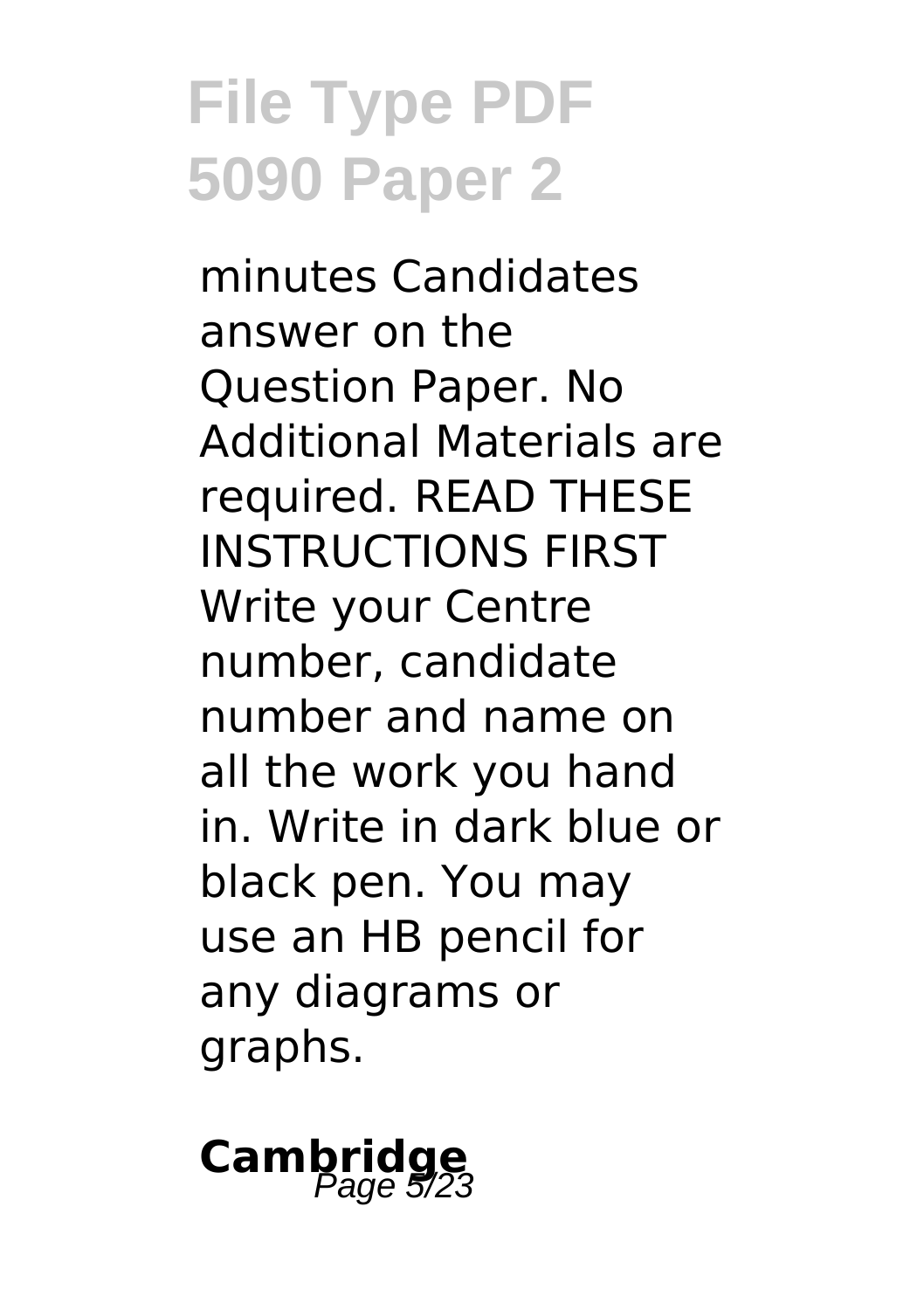**International Examinations ... papers.gceguide.co m** BIOLOGY 5090/21 Paper 2 Theory October/November 2018 MARK SCHEME Maximum Mark: 80 Published This mark scheme is published as an aid to teachers and candidates, to indicate the requirements of the examination. It shows the basis on which Examiners were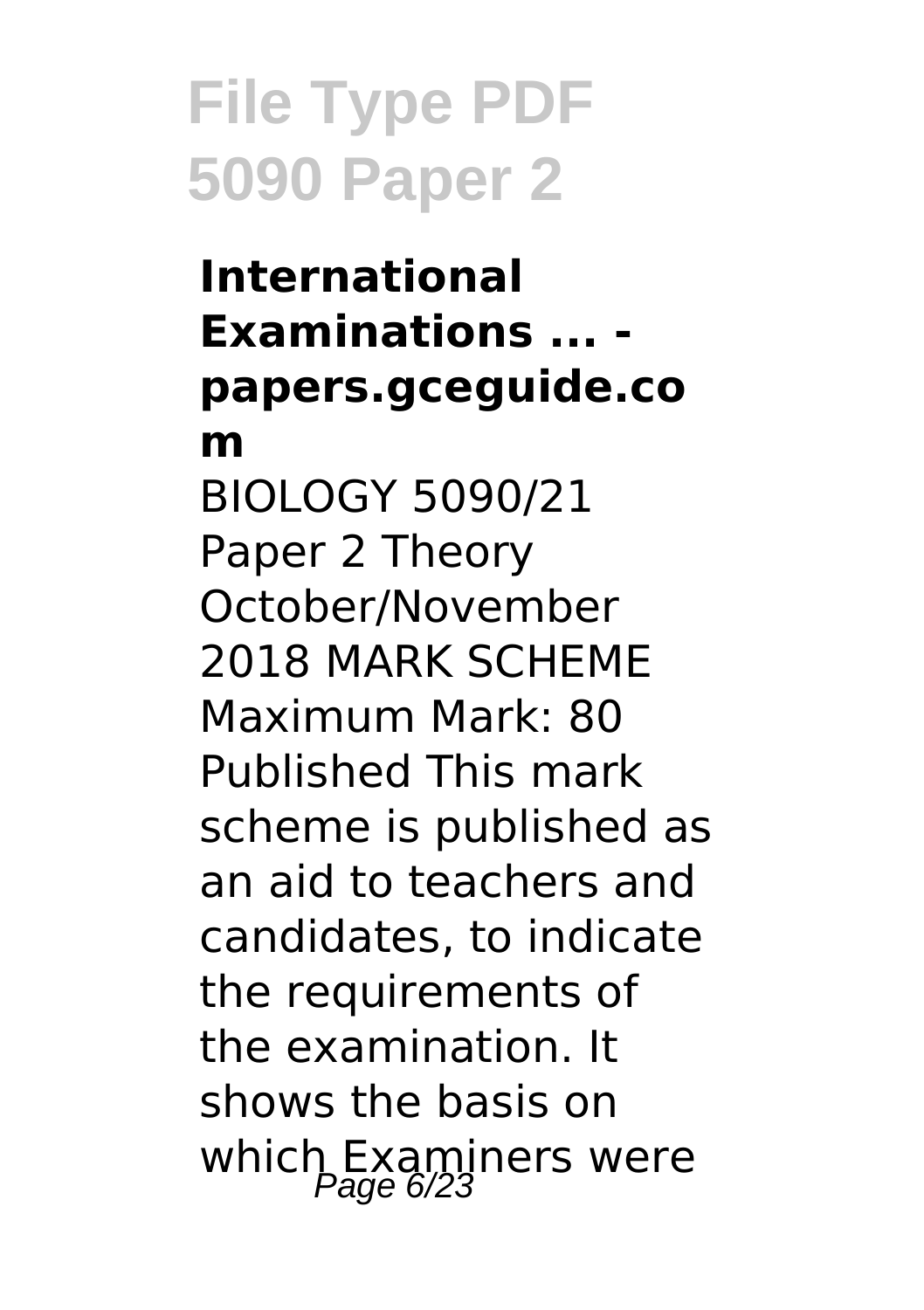instructed to award marks. It does not indicate the

#### **Cambridge Assessment International Education ... - Past Papers** BIOLOGY 5090/02 Paper 2 Theory May/June 2008 1 hour 45 minutes Candidates answer Section A on the Question Paper. Additional Materials: Answer Booklet/Paper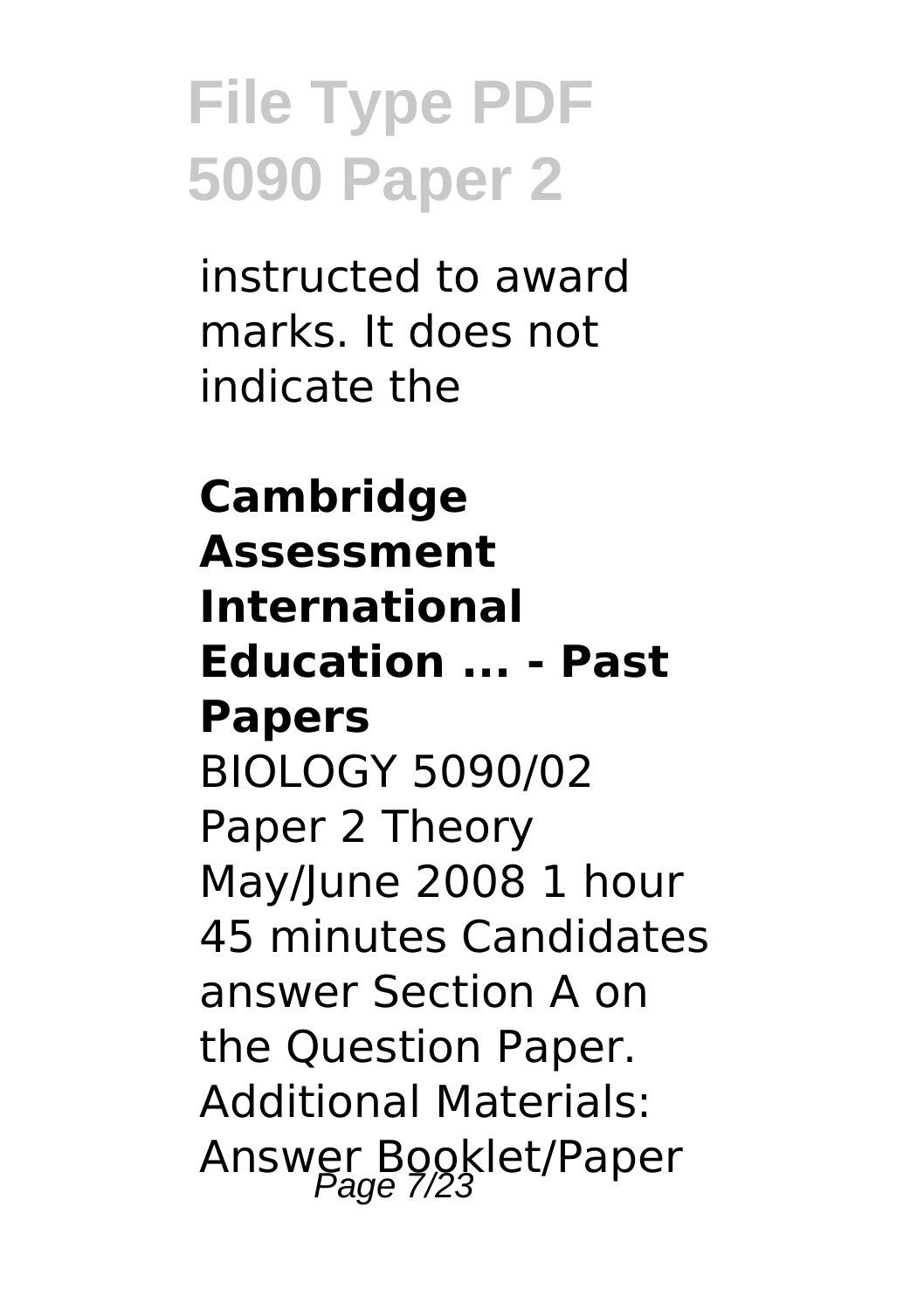For Examiner's Use Section A Section B 6 7 8 Total

#### **UNIVERSITY OF CAMBRIDGE INTERNATIONAL ... - Papers**

BIOLOGY 5090/02 Paper 2 Theory May/June 2005 1 hour 45 minutes Additional Materials: Answer Paper READ THESE INSTRUCTIONS FIRST Write your Centre number, candidate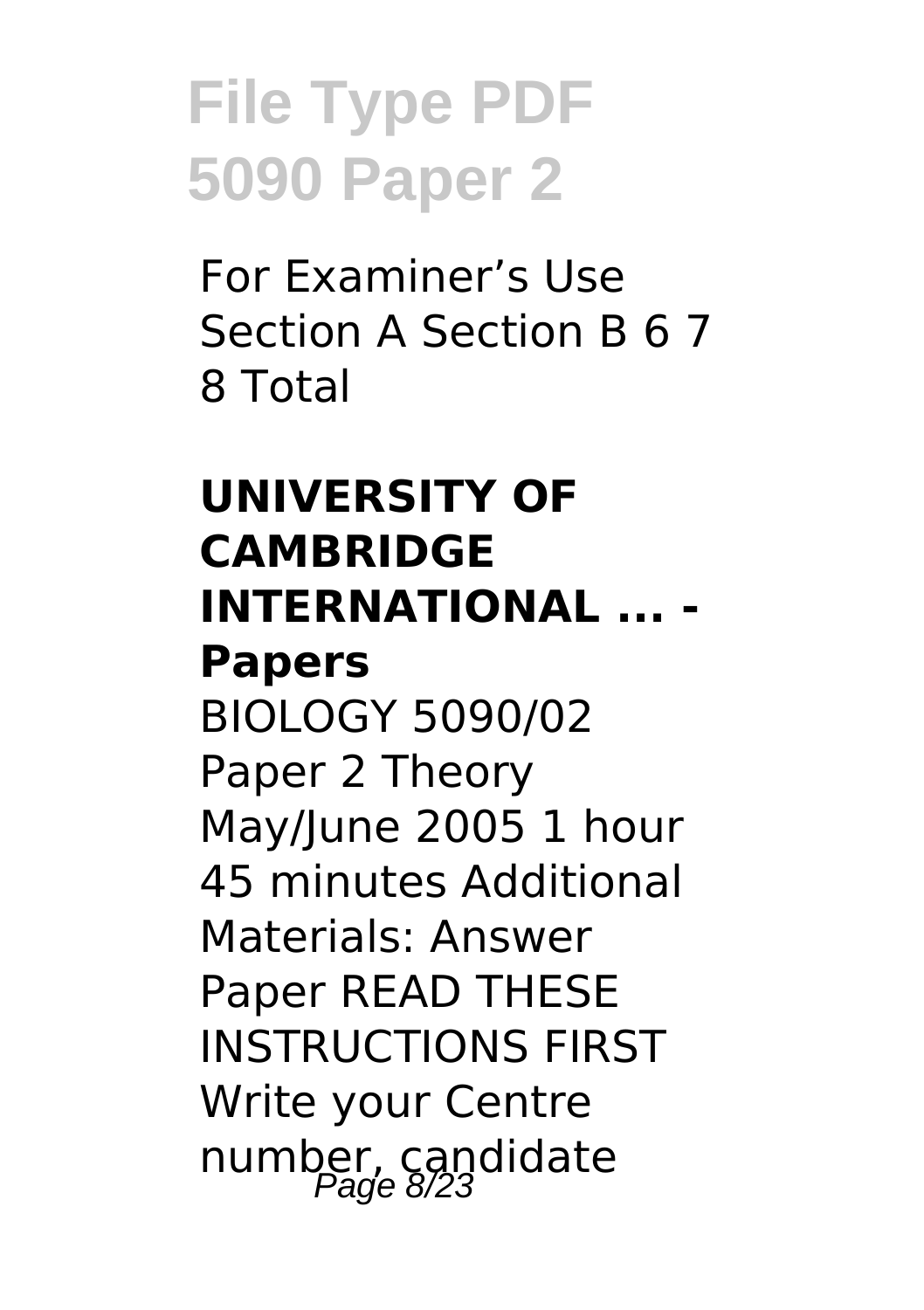number and name on all the work you hand in. Write in dark blue or black pen. You may use a soft pencil for any diagrams, graphs or rough working.

#### **BIOLOGY 5090/02 - Papers | XtremePapers** 5090/22 Paper 2 (Theory), maximum raw mark 80 This mark scheme is published as an aid to teachers and candidates, to indicate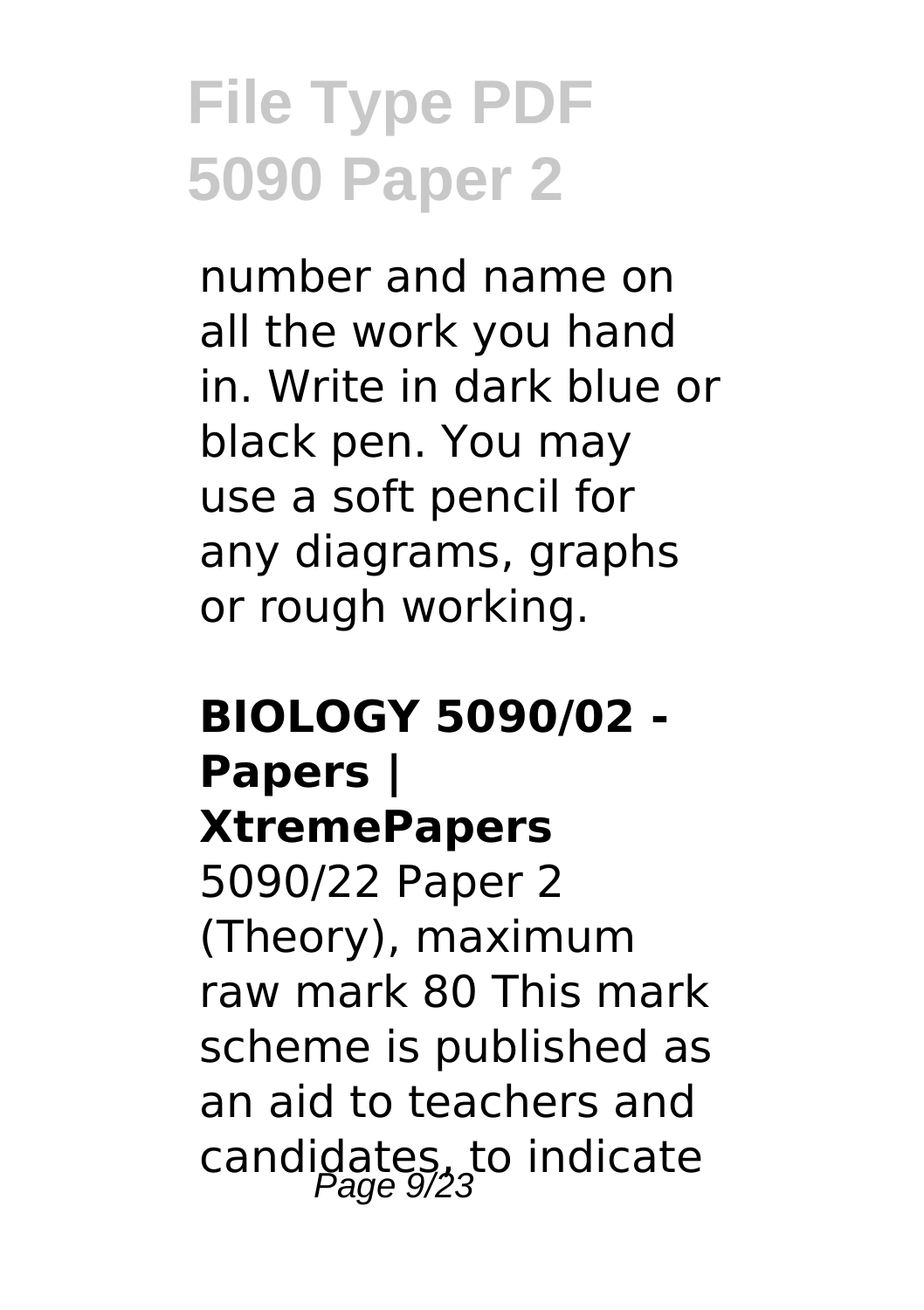the requirements of the examination. It shows the basis on which Examiners were instructed to award marks.

#### **5090 s13 ms 22 - Papers | XtremePapers** BIOLOGY 5090/21 Paper 2 Theory October/November 2017 1 hour 45 minutes Candidates answer on the Question Paper. No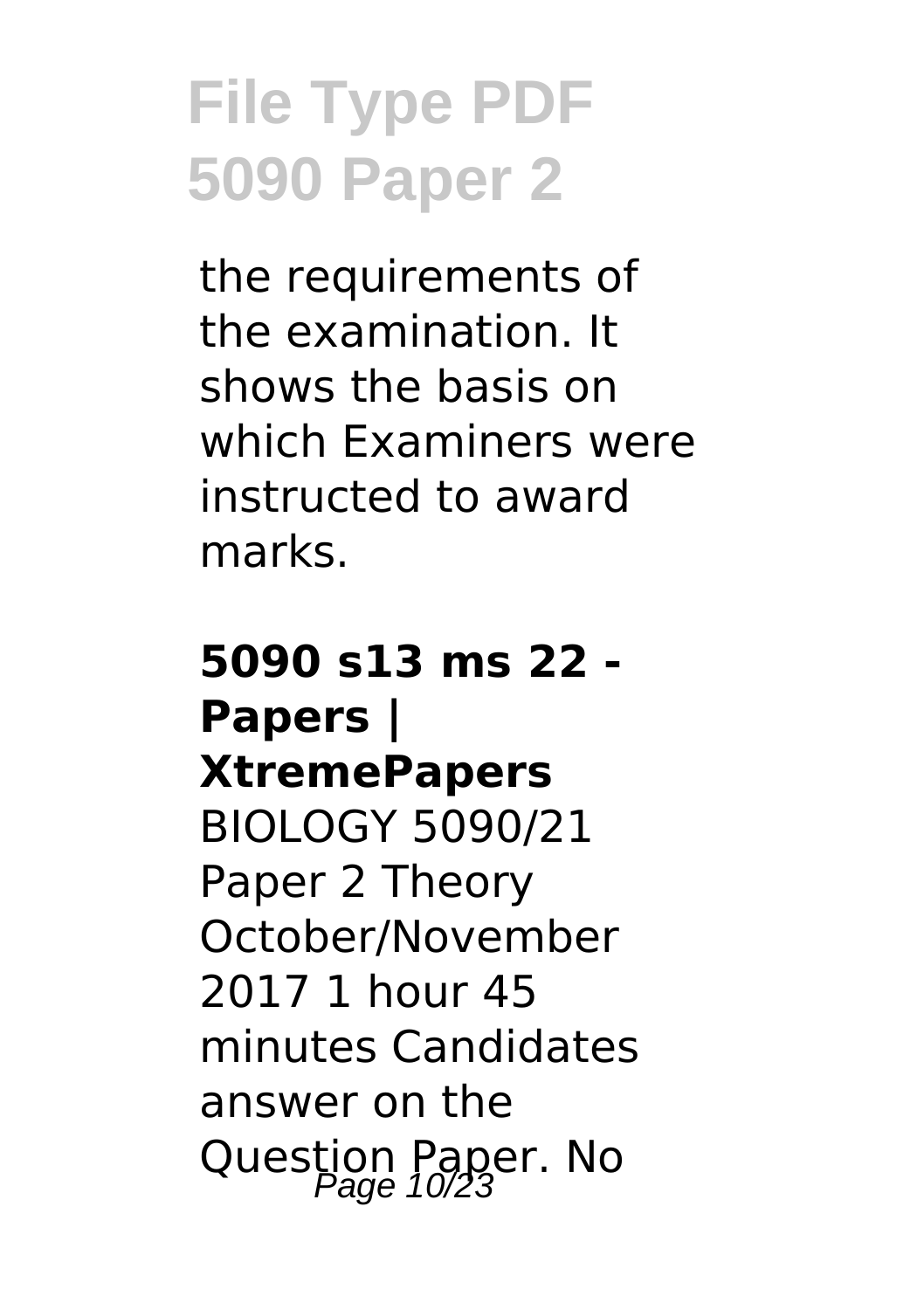Additional Materials are required. READ THESE INSTRUCTIONS FIRST Write your Centre number, candidate number and name on all the work you hand in. Write in dark blue or black pen.

**Cambridge International Examinations Cambridge ... - Papers** 5090/02 Paper 2 (Theory), maximum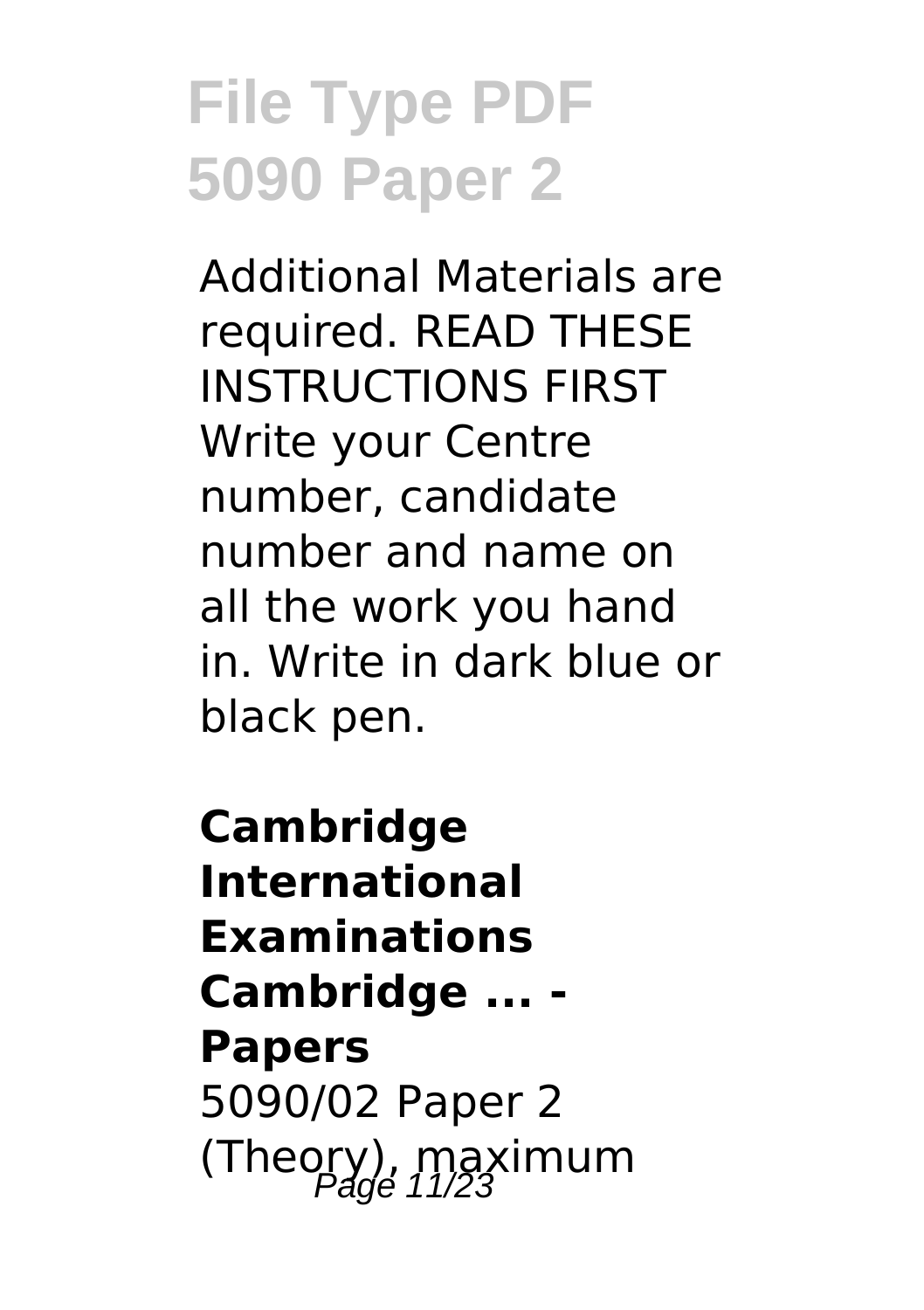mark 80 5090/03 Paper 3 (Practical Test), maximum mark 40 5090/06 Paper 6 (Alternative to Practical), maximum mark 40 These mark schemes are published as an aid to teachers and students, to indicate the requirements of the examination. They show the basis on which Examiners were initially instructed to award marks.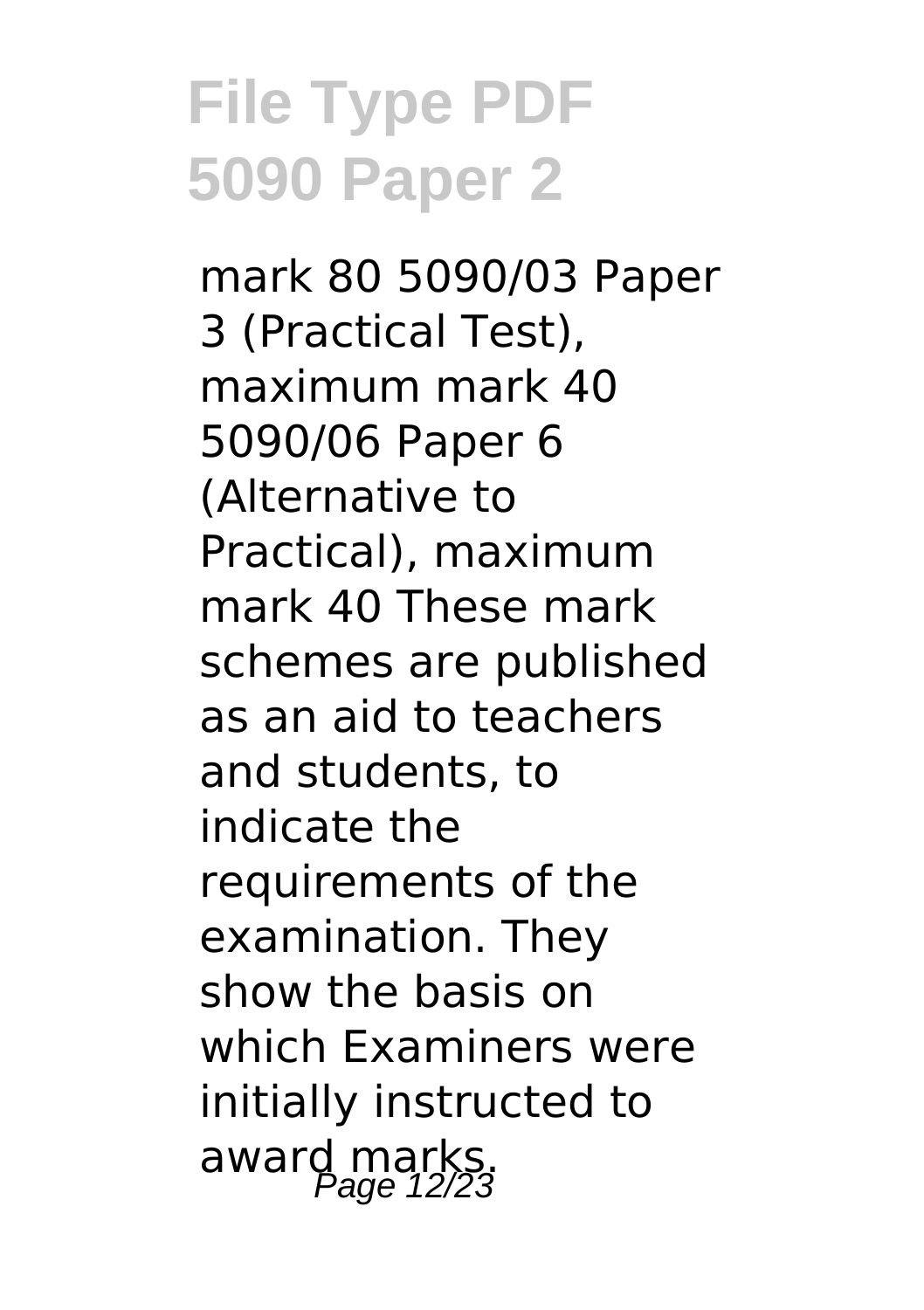#### **MARK SCHEME for the June 2004 question papers 5090 BIOLOGY**

 Update: 12/08/2020 The June 2020 papers for Cambridge IGCSE, Cambridge International A/AS Levels, and Cambridge O Levels have been uploaded. 19/08/2020 O Level Pakistan Studies Paper 2 has not been published by CAIE for this session. If it  $P_{age}$  13/23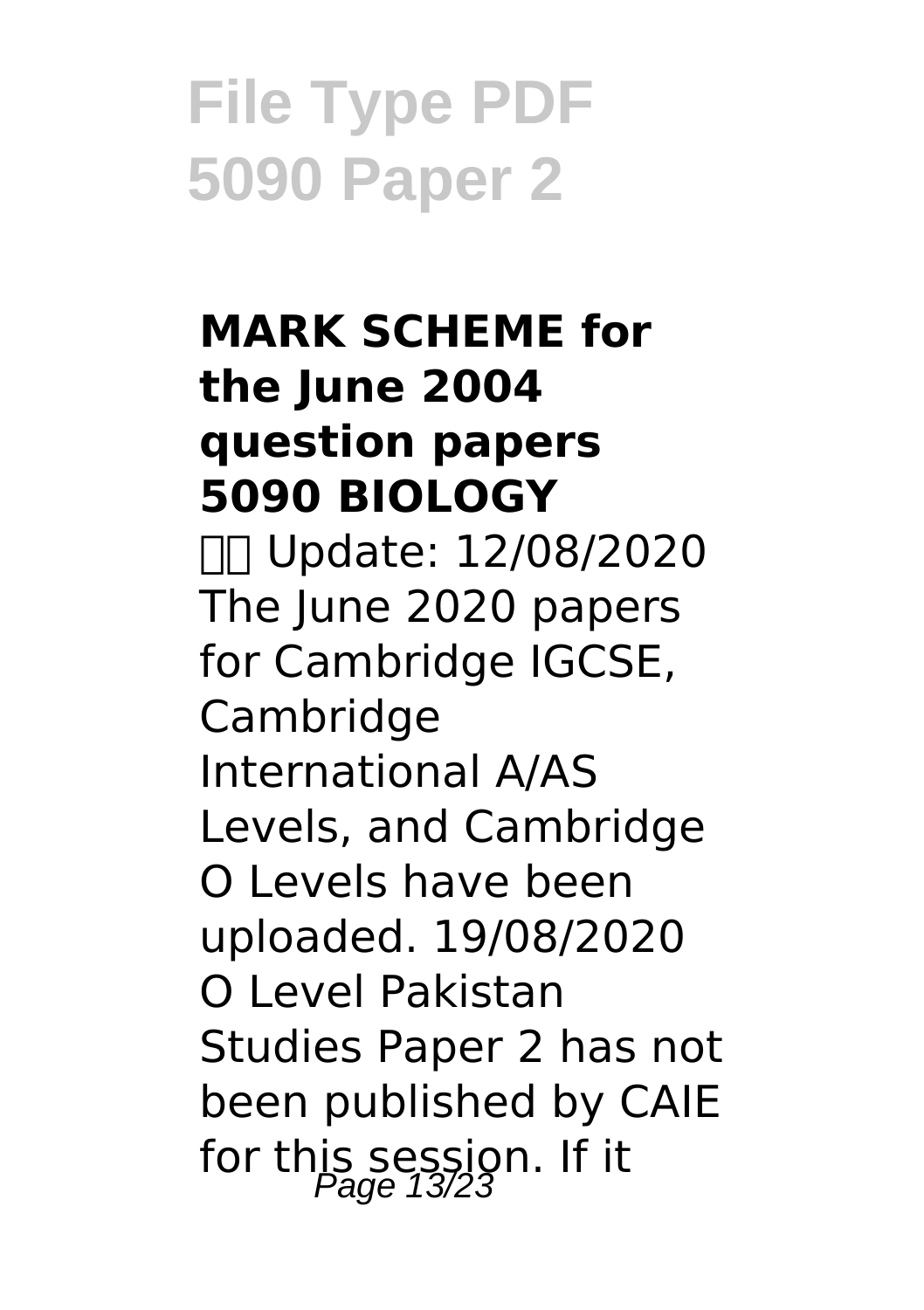becomes availabe, we will upload it.

#### **O Levels | Biology (5090) | Past Papers | GCE Guide**

These PDF past paper files include O Level Biology question papers and O Level Biology marking schemes. Also see the latest O Level Biology 5090 grade thresholds to check the grade boundaries. Moreover, you can also check out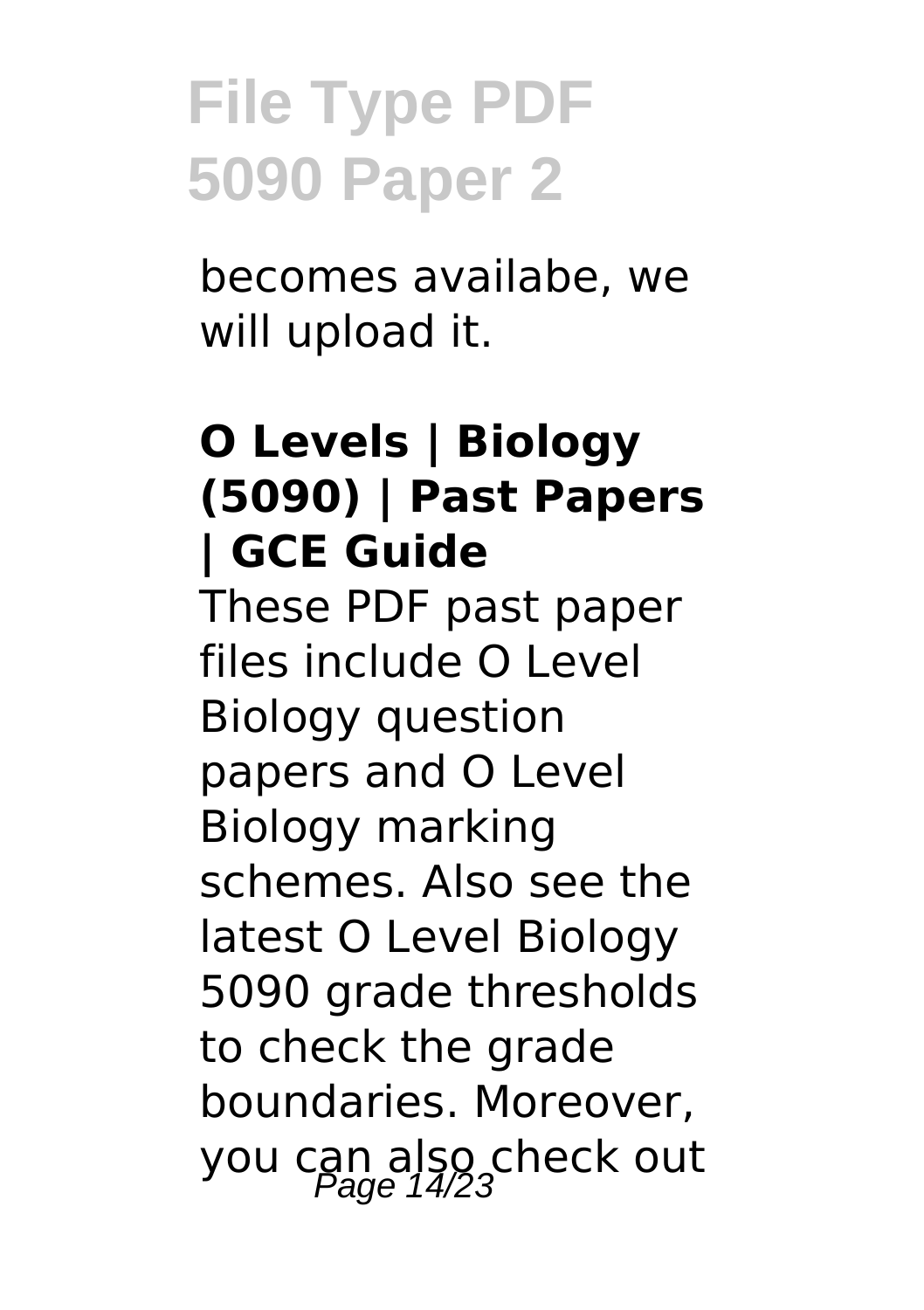O Level Biology Syllabus & Example Candidate Response.

#### **O Level Biology Past Papers - TeachifyMe**

We have removed Section B (optional questions) in Paper 2. There are no separate sections to the paper and all questions are compulsory. We have increased the duration of Paper 3. Paper 6 is now called Paper 4. This paper has a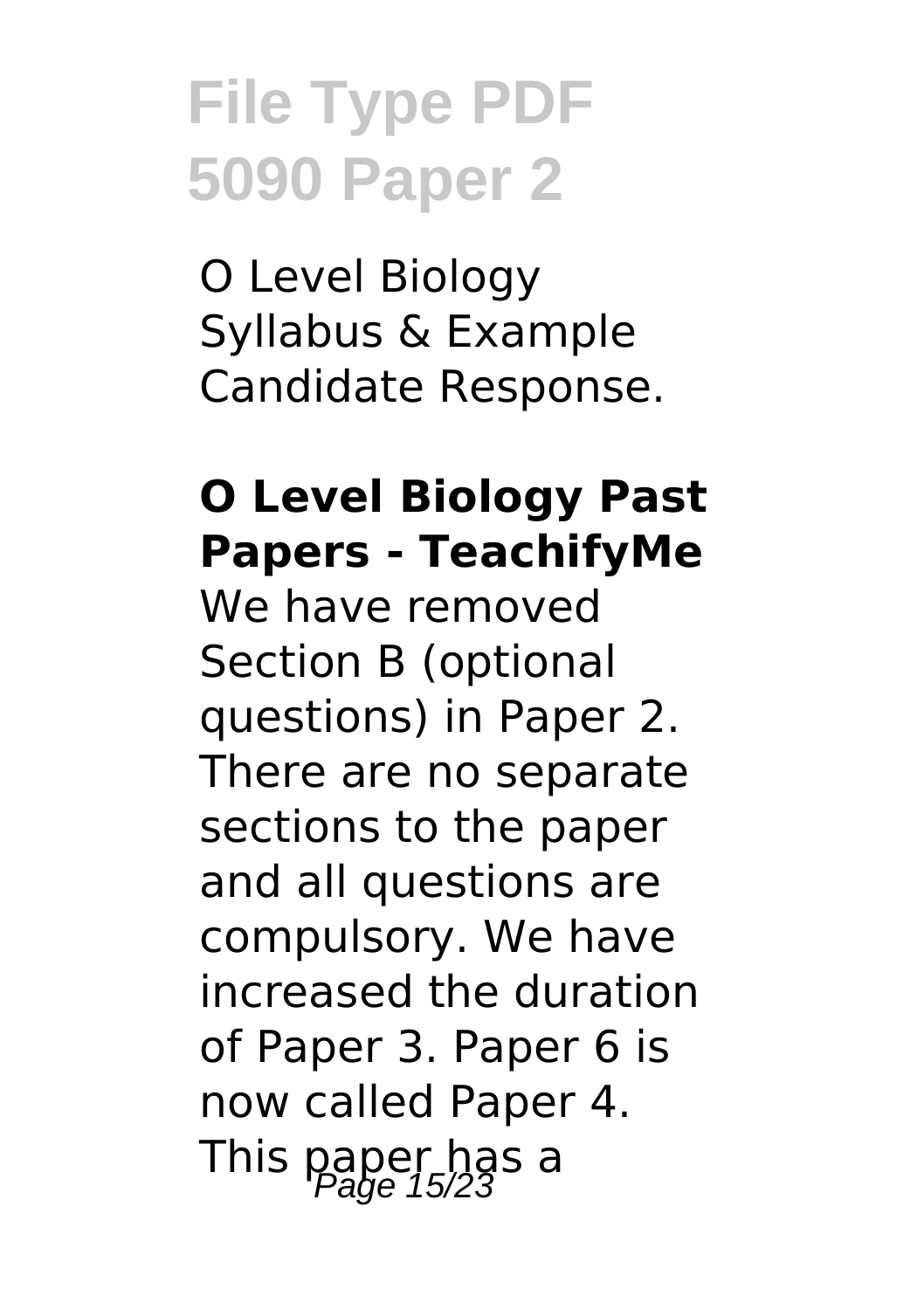similar structure to Paper 3, making sure there is consistency between the two papers that assess practical skills.

#### **Cambridge O Level Biology (5090)**

5090/02 Paper 2 (Theory), maximum raw mark 80 This mark scheme is published as an aid to teachers and candidates, to indicate the requirements of the examination. It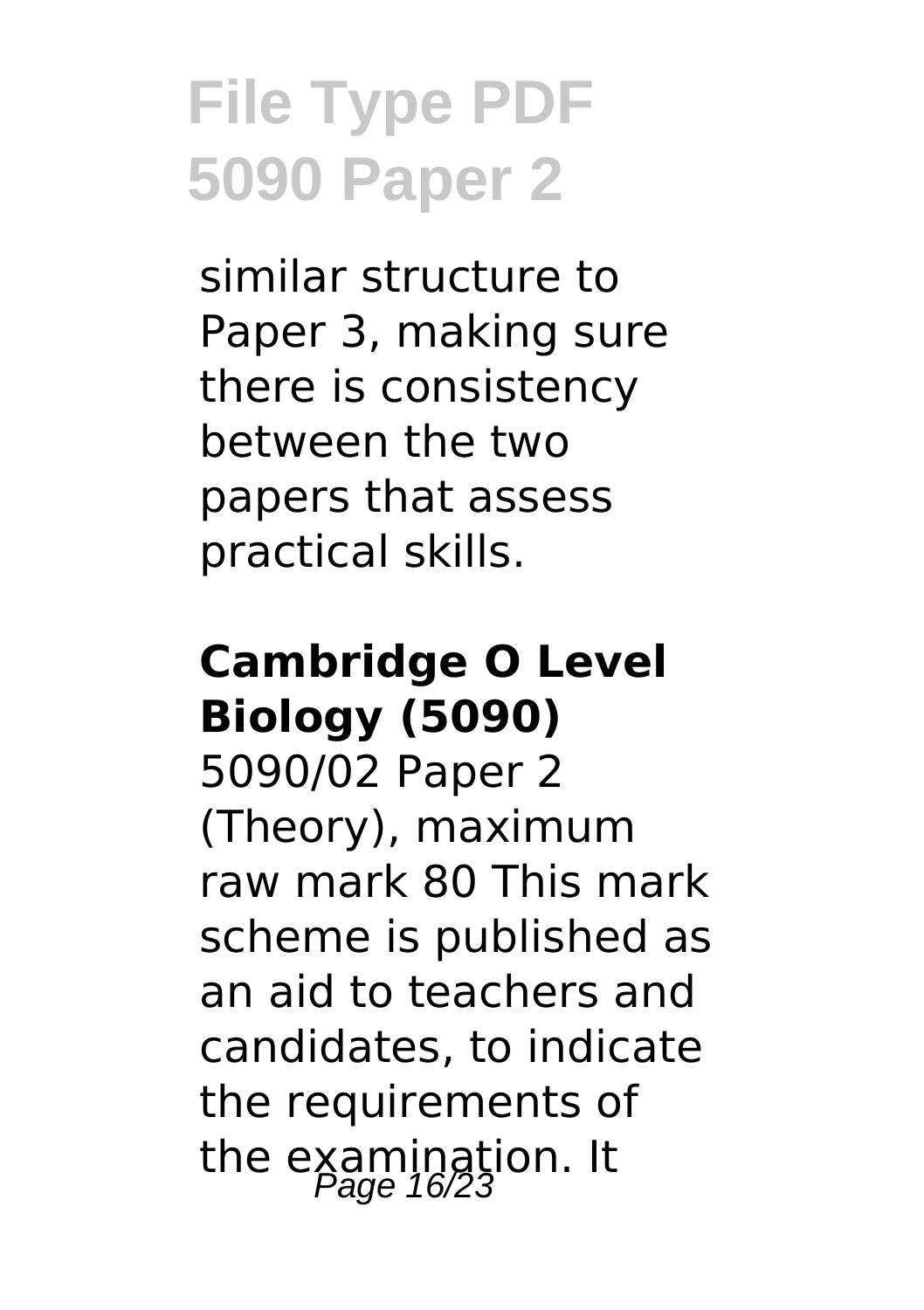shows the basis on which Examiners were instructed to award marks.

#### **5090 w08 ms 2 papers.gceguide.co m**

9050/02 Paper 2, maximum raw mark 80 This mark scheme is published as an aid to teachers and students, to indicate the requirements of the examination. It shows the basis on which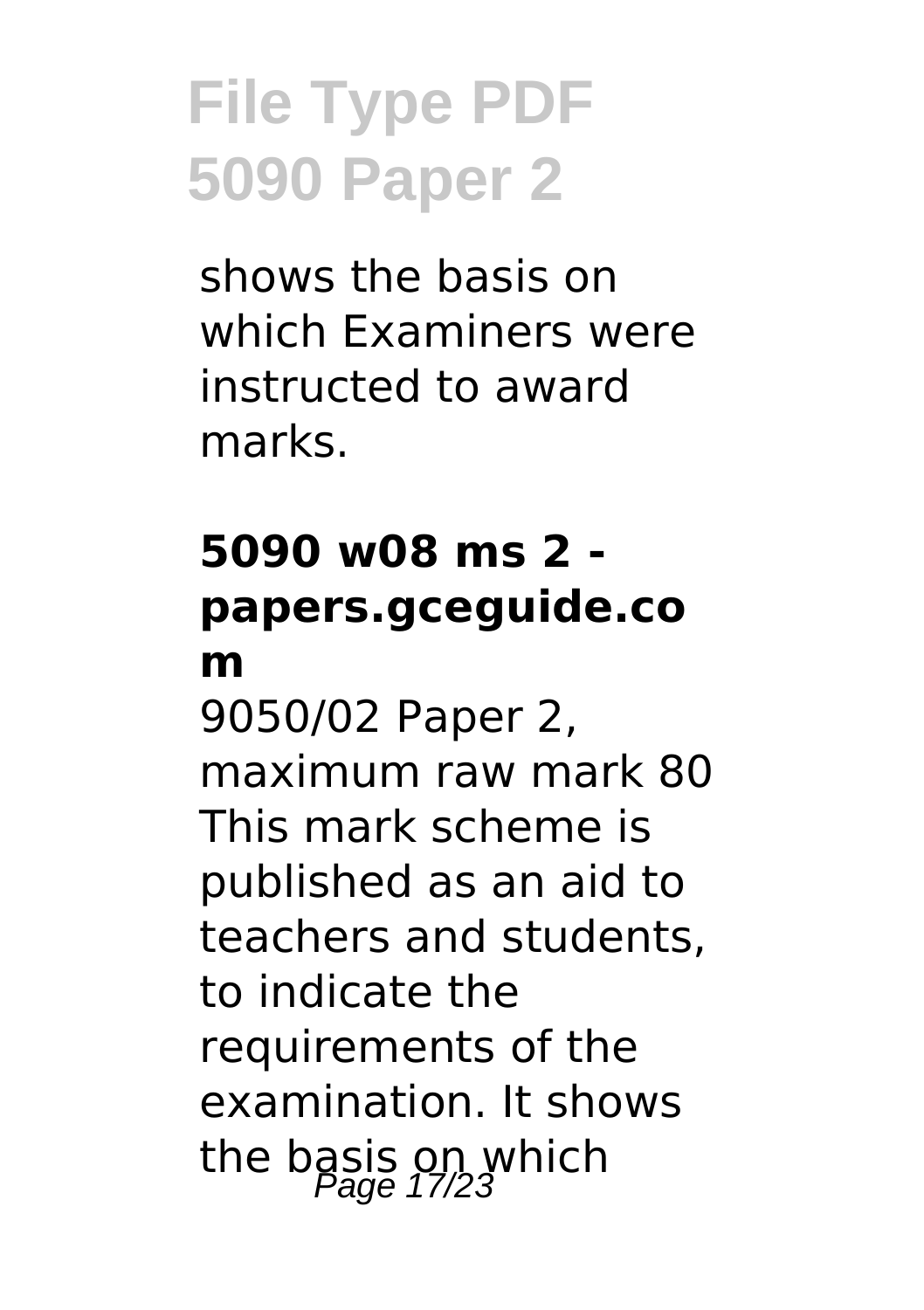Examiners were instructed to award marks. It does not indicate the details of the discussions that took place at an Examiners' meeting before marking began.

#### **5090 02 Biology - Past Papers**

Past Papers Of Home/Cambridge International Examinations (CIE)/GCE International O Level/Biology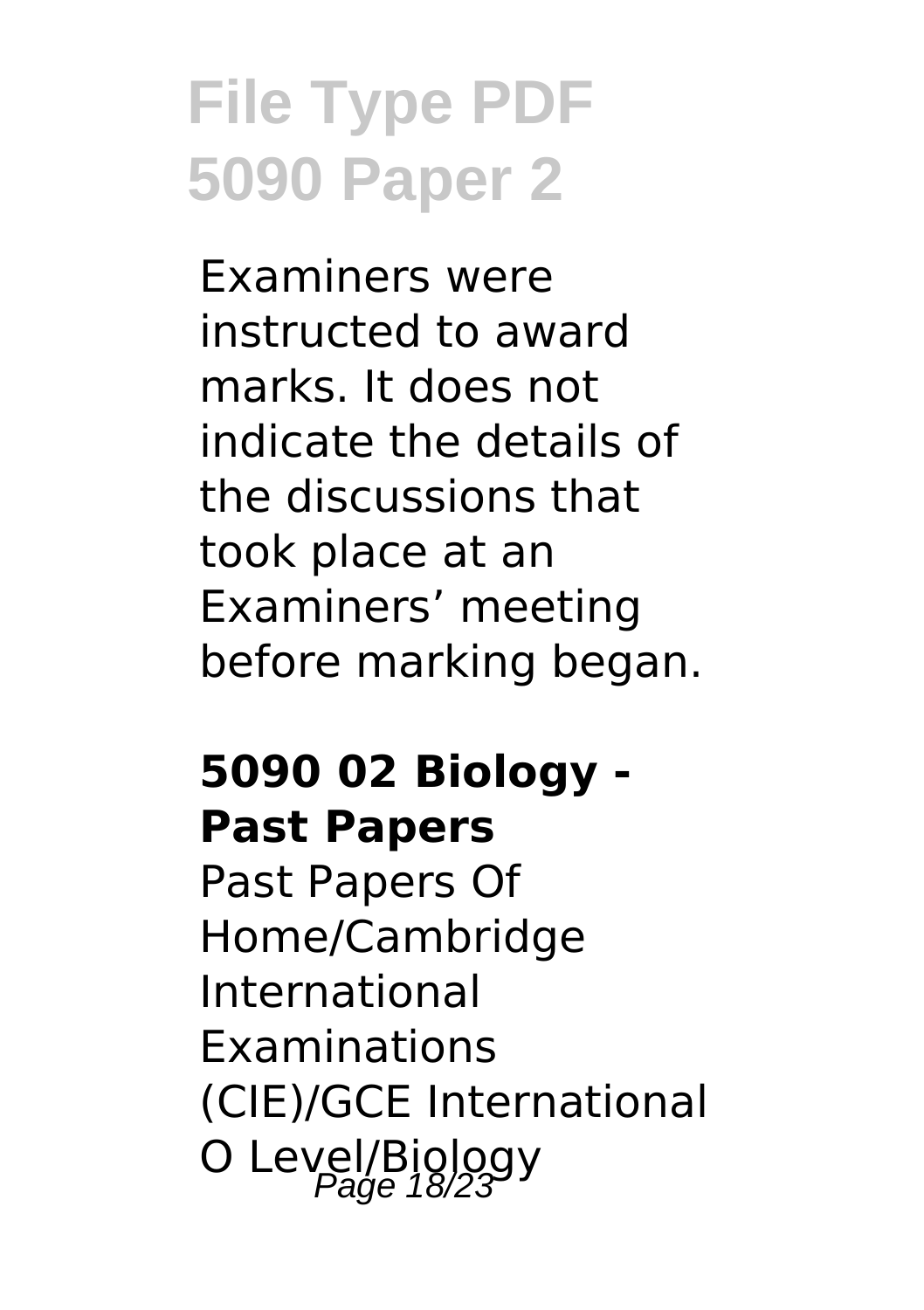(5090)/2015 Jun | PapaCambridge

**Past Papers Of Home/Cambridge International Examinations ...** 5090/22 Paper 2 (Theory), maximum raw mark 80 This mark scheme is published as an aid to teachers and candidates, to indicate the requirements of the examination. It shows the basis on which Examiners were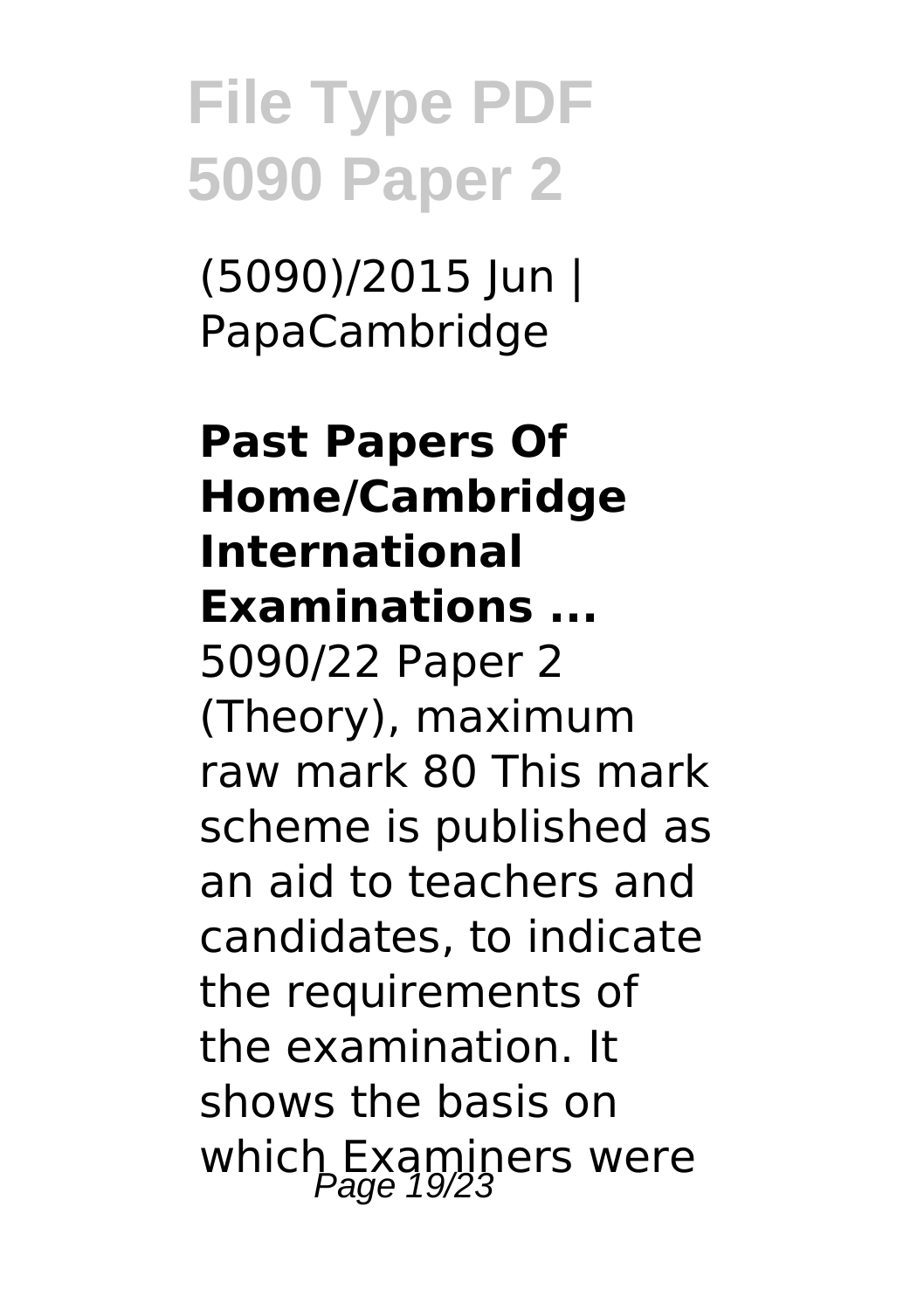instructed to award marks.

#### **5090 s15 ms 22 papers.gceguide.co m** BIOLOGY 5090/22 Paper 2 Theory May/June 2020 1 hour 45 minutes You must answer on the question paper. No additional materials are needed. INSTRUCTIONS Section A: answer all questions. Section B: answer all questions.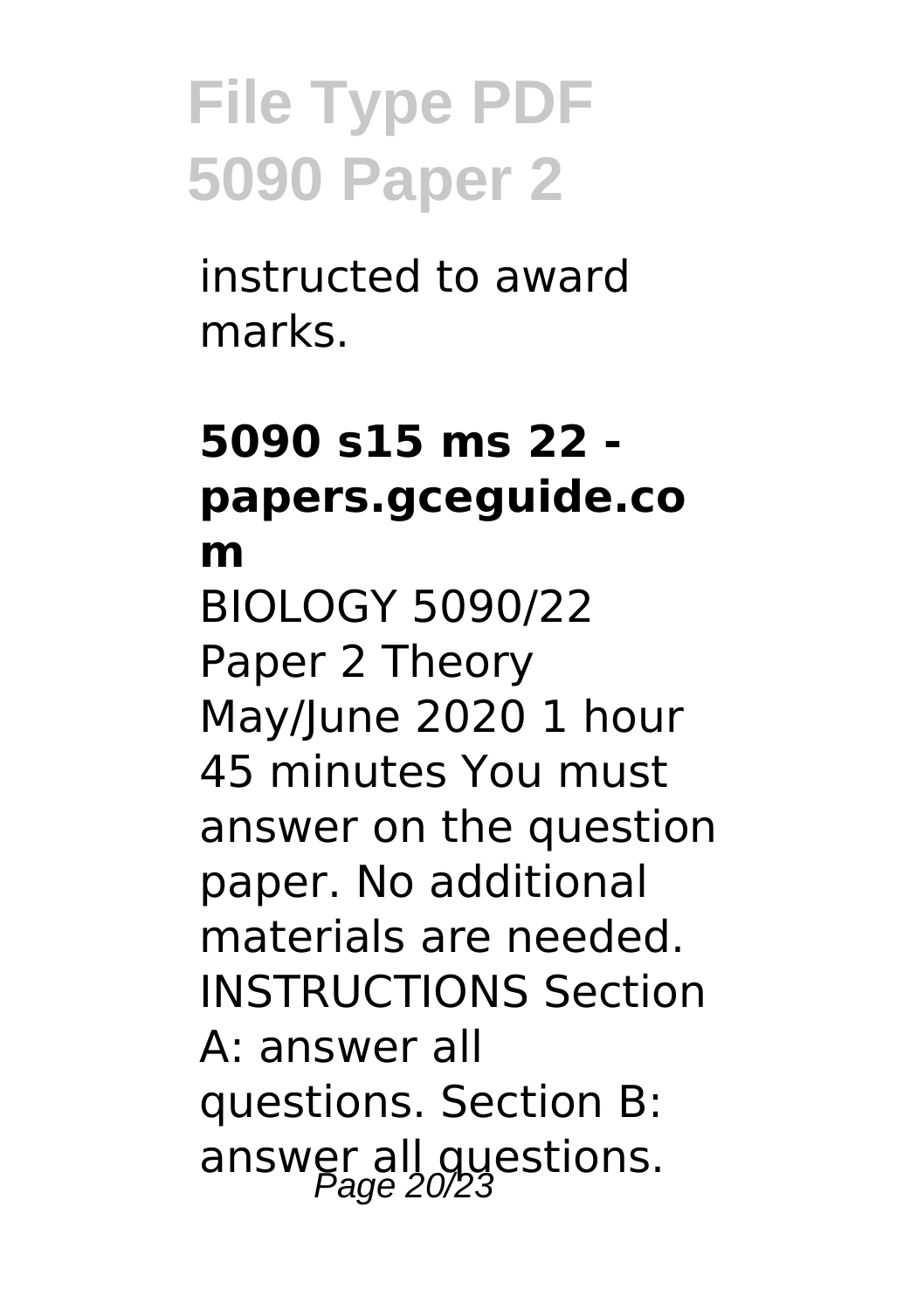Section C: answer either Question 8 or Question 9. Use a black or dark blue pen.

#### **Cambridge O Level**

5090\_w03\_qp\_2.pdf - Centre Number Candidate Number Name CAMBRIDGE INTERNATIONAL EXAMINATIONS General Certificate of Education Ordinary Level 5090\/02. ... [Turn over CAMBRIDGE INTERNATIONAL